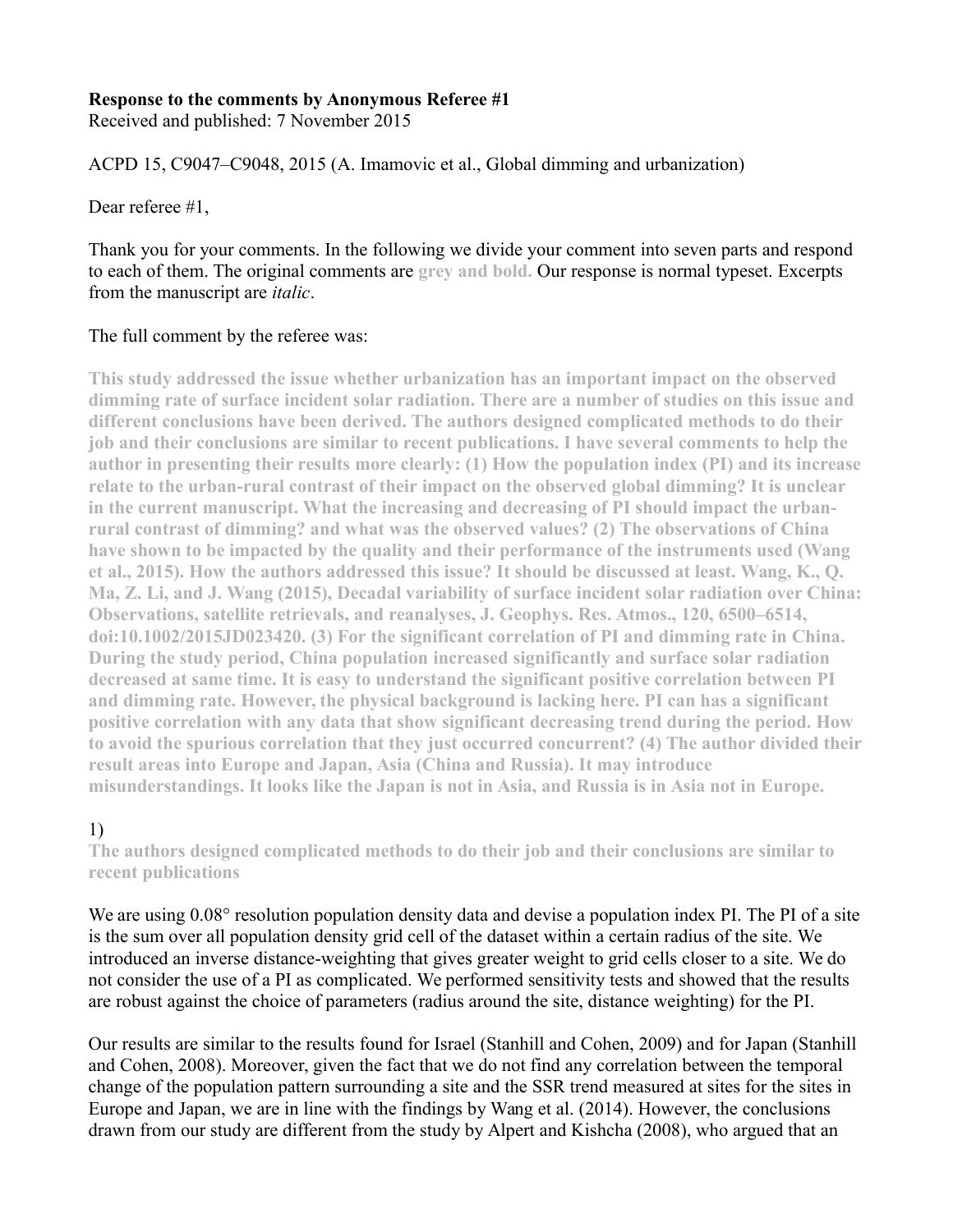### urbanization effect exists for the GEBA sites.

# 2)

**How the population index (PI) and its increase relate to the urban-rural contrast of their impact on the observed global dimming? It is unclear in the current manuscript. What the increasing and decreasing of PI should impact the urban-rural contrast of dimming? and what was the observed values?**

The issue with the urban-rural contrast and the potential for spurious biases when urban and rural sites from different regions are compared is thoroughly discussed by Wang et al. (2014). We refer to this important finding in the present manuscript (MS hereafter). Our study avoids aggregating sites into urban and rural ones, as this requires a (somewhat arbitrary) PI-threshold. The urban-rural contrast needs to be certainly considered, if sites are aggregated into groups and average SSR trends are calculated, which we do not do in the present study.

### The estimated SSR trends can be seen in e.g. Fig. 3 in the MS.

# 3)

**The observations of China have shown to be impacted by the quality and their performance of the instruments used (Wang et al., 2015). How the authors addressed this issue? It should be discussed at least. Wang, K., Q. Ma, Z. Li, and J. Wang (2015), Decadal variability of surface incident solar radiation over China: Observations, satellite retrievals, and reanalyses, J. Geophys. Res. Atmos., 120, 6500–6514, doi:10.1002/2015JD023420.**

We are fully aware of potential data heterogeneities in the used GEBA dataset. GEBA sites data quality is discussed by Gilgen and Ohmura (1999). We refer to this in the MS. We are using only GEBA sites that received the highest quality flags. We were not aware of the abovementioned study for China. We will discuss and incorporate it in the discussion in our revised MS.

# 4)

**For the significant correlation of PI and dimming rate in China. During the study period, China population increased significantly and surface solar radiation decreased at same time. It is easy to understand the significant positive correlation between PI and dimming rate. However, the physical background is lacking here.** 

We presume you mean negative (instead of positive) correlation in the third and fourth line in the above excerpt from your original comment. Note that we are not comparing correlations between single SSR time series and PI time series for every site – we are estimating SSR trends and comparing these against the respective PI change of regional groups of sites. This does not necessarily imply a significant correlation.

The physical background is not discussed in this study, because this study is not aiming at answering the question what caused the global dimming. We are focusing on relationships between the change in population pattern around a site (expressed in terms of a population index) and the SSR trends to see whether SSR trends go hand in hand with PI increases of the site.